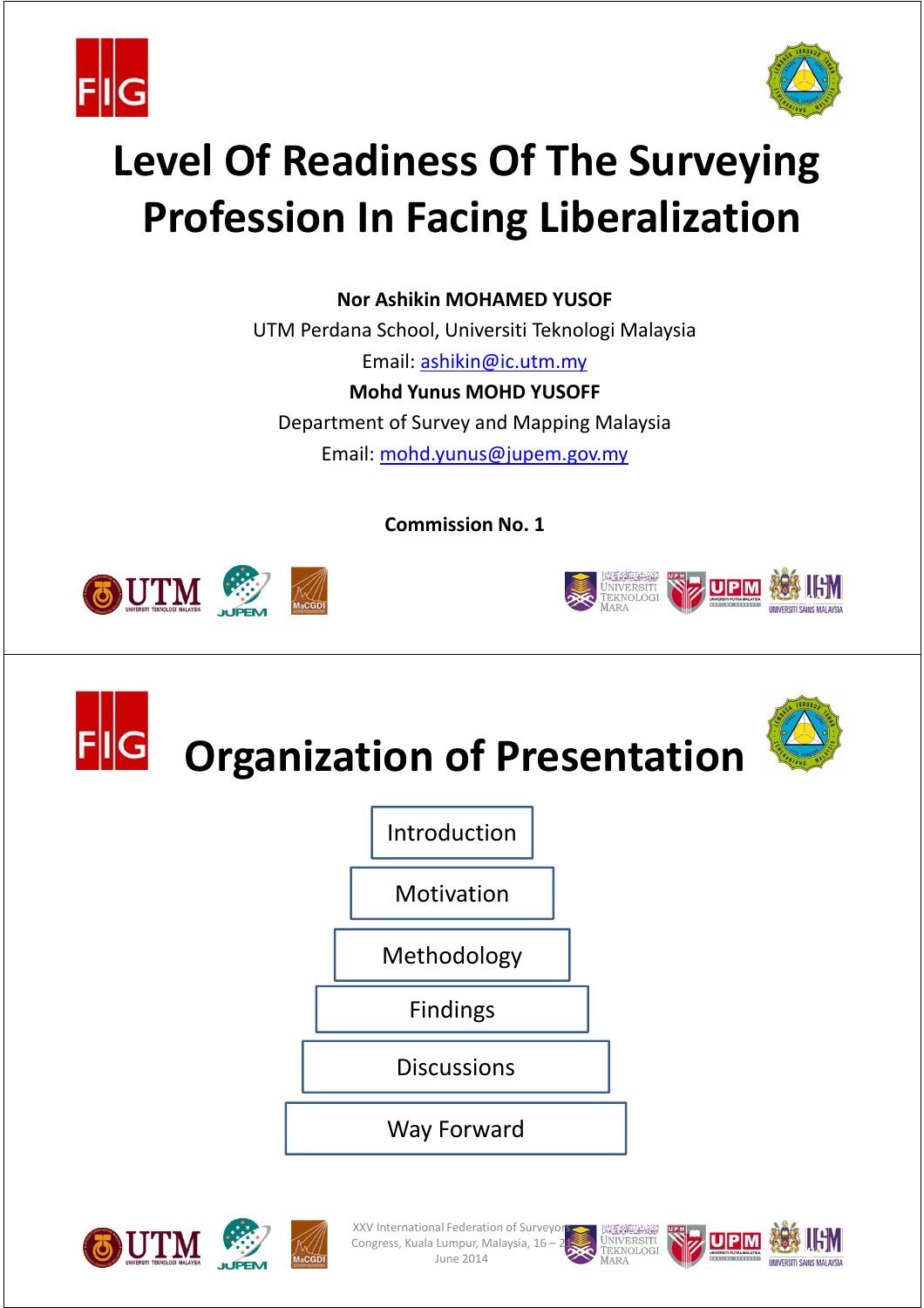





**#**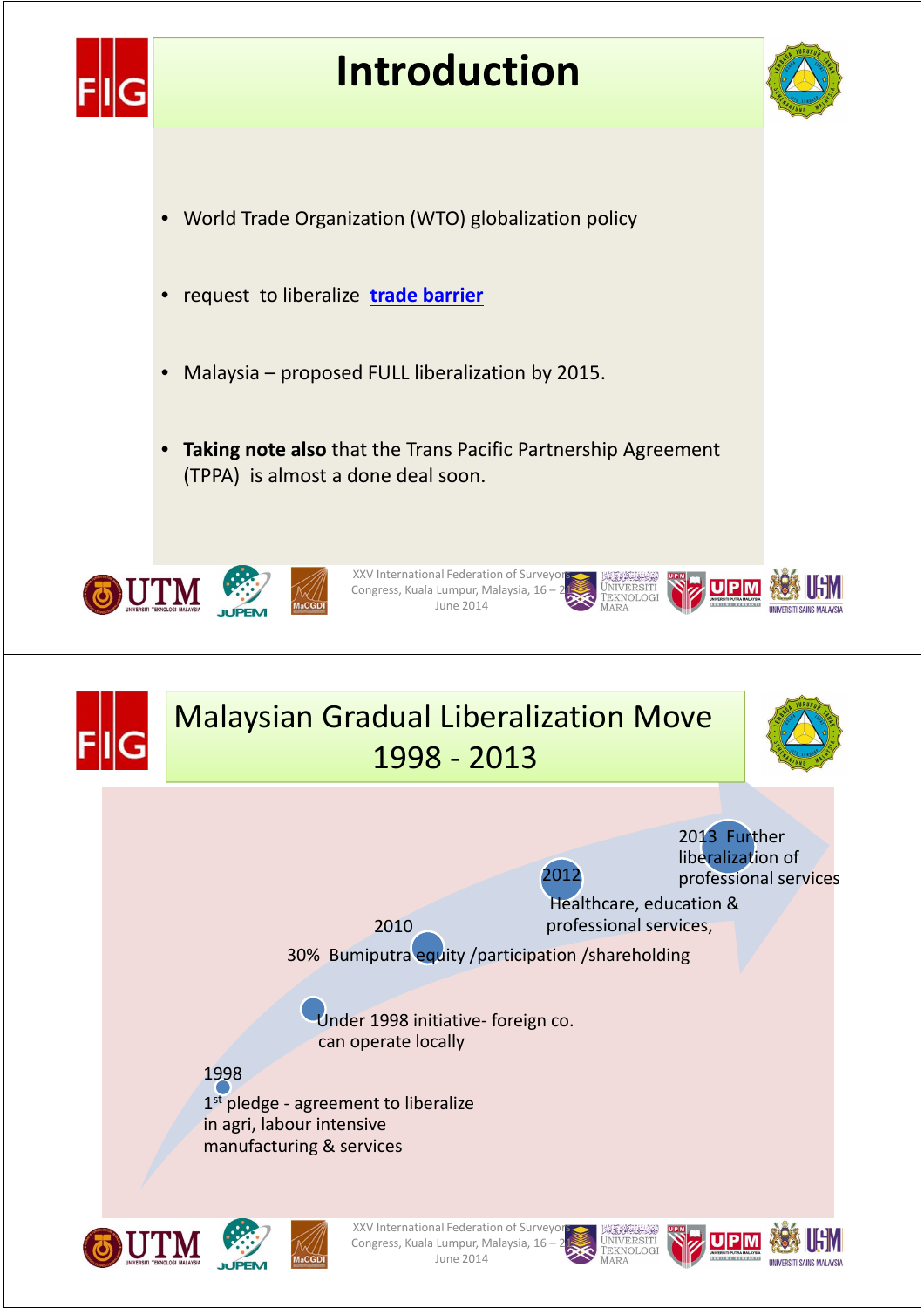

Many Forms Of Trade Barrier

- •Laws, regulations, rules
- Policies & procedures
- Tariff & taxes
- Quotas, subsidies
- Protectionism

### •Bureaucracy and the likes





XXV International Federation of Surveyo Congress, Kuala Lumpur, Malaysia, 16 – June 2014





**UPM** 







In view of the above developments Together with the aggressiveness of foreign companies in trying to penetrate domestic trade of Malaysia or other smaller countries

**Focuses** on surveying professionals or surveying communities as one of the affected sectors





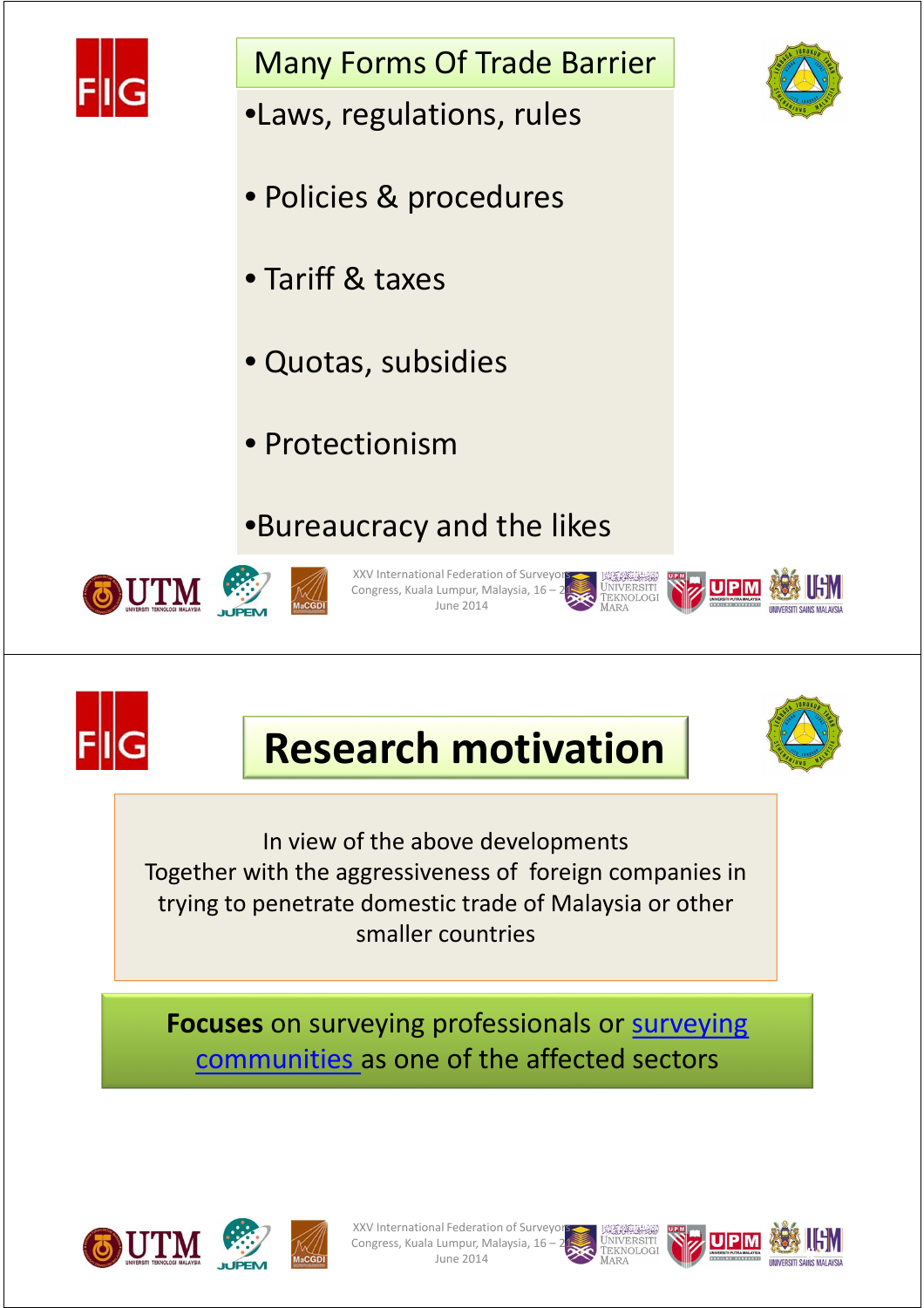

## **Points To Ponder**



**#**

### **HOW READY IS THE SURVEYING PROFESSION AS ONE OF THE AFFECTED PROFESSIONAL PROFESSIONS IN FACING FULL LIBERALIZATION ?**

Assess the impact of liberalization on the future of surveying professionals and business sustainability





XXV International Federation of Surveyor Congress, Kuala Lumpur, Malaysia, 16 – 21 June 2014



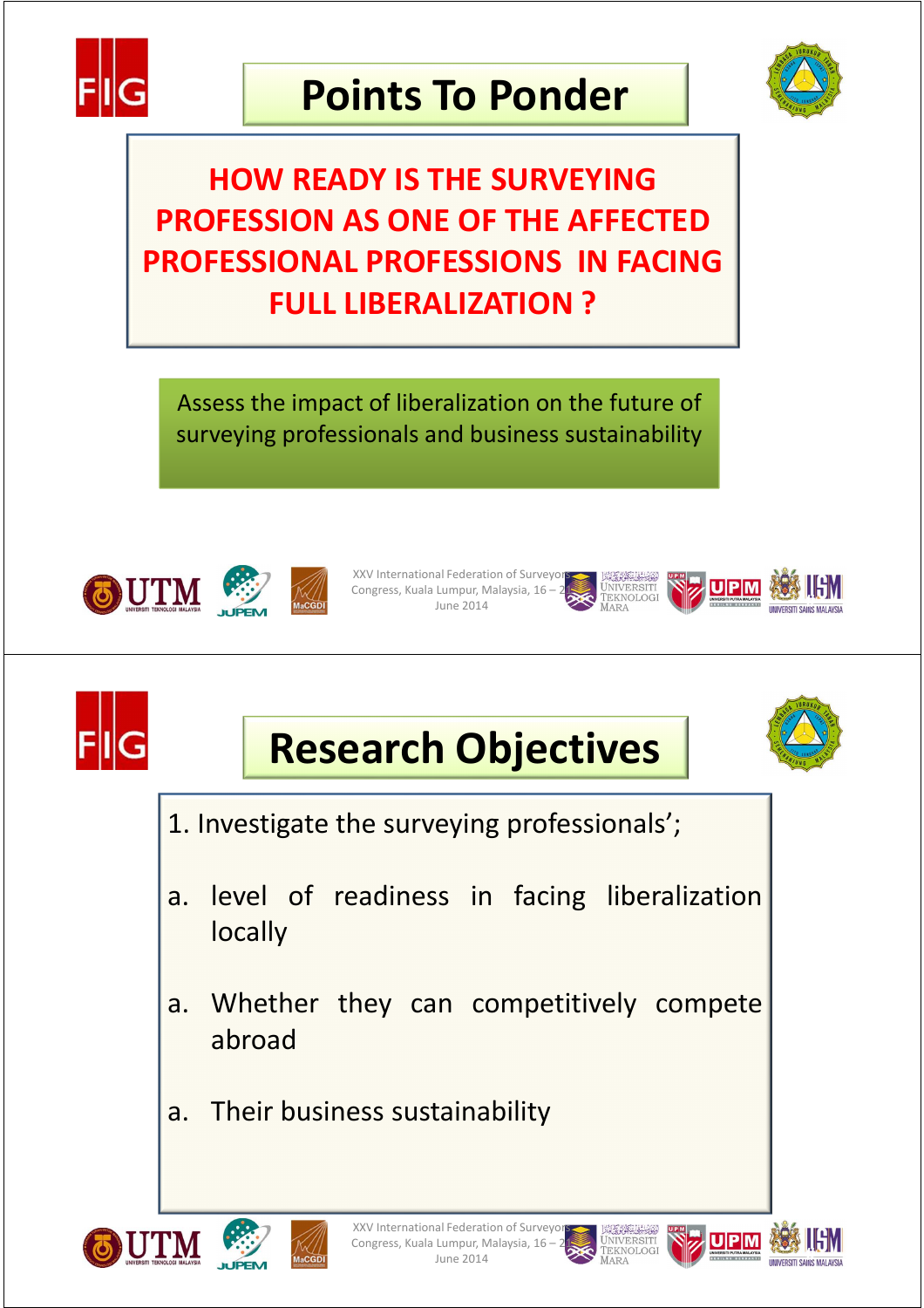





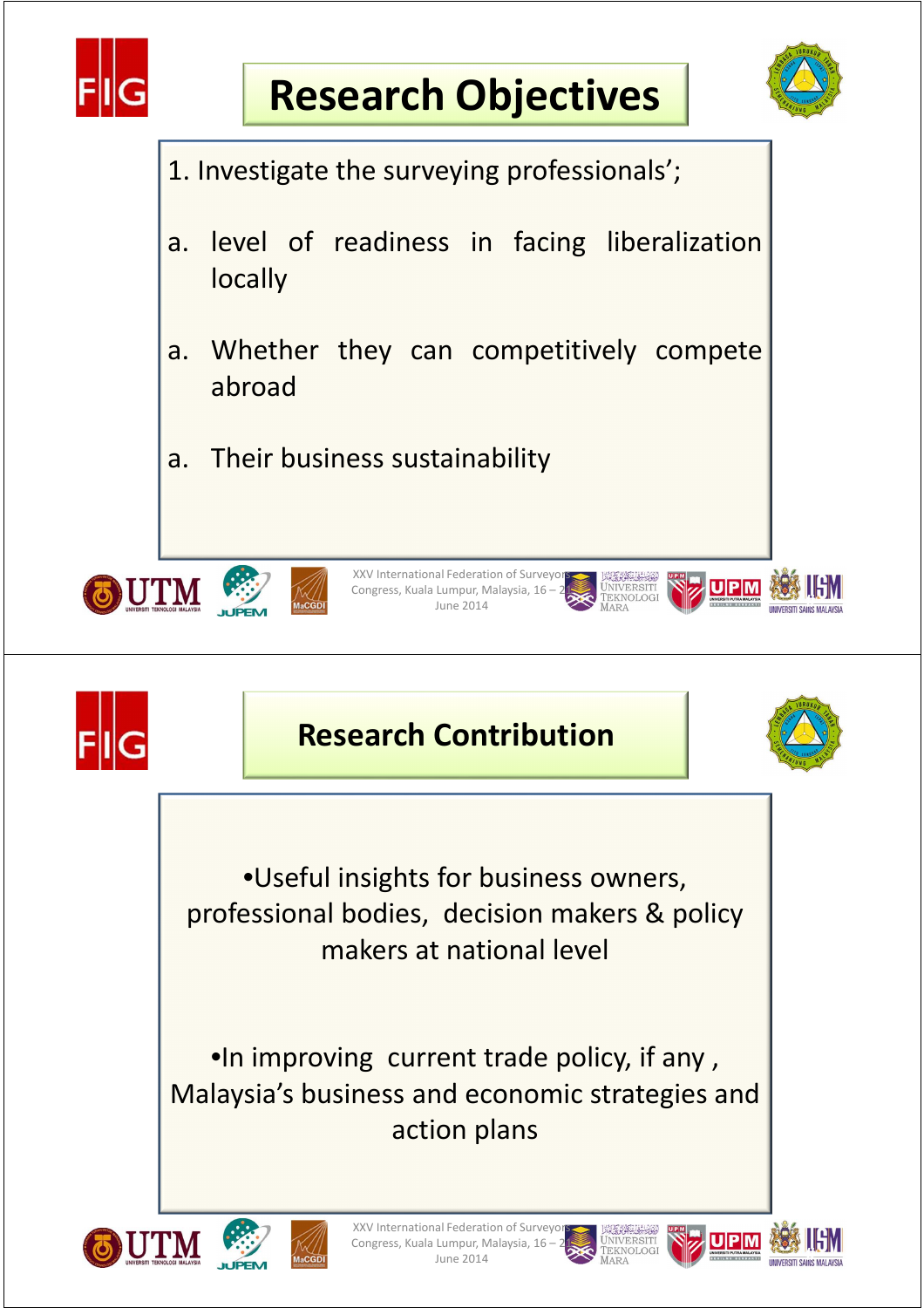



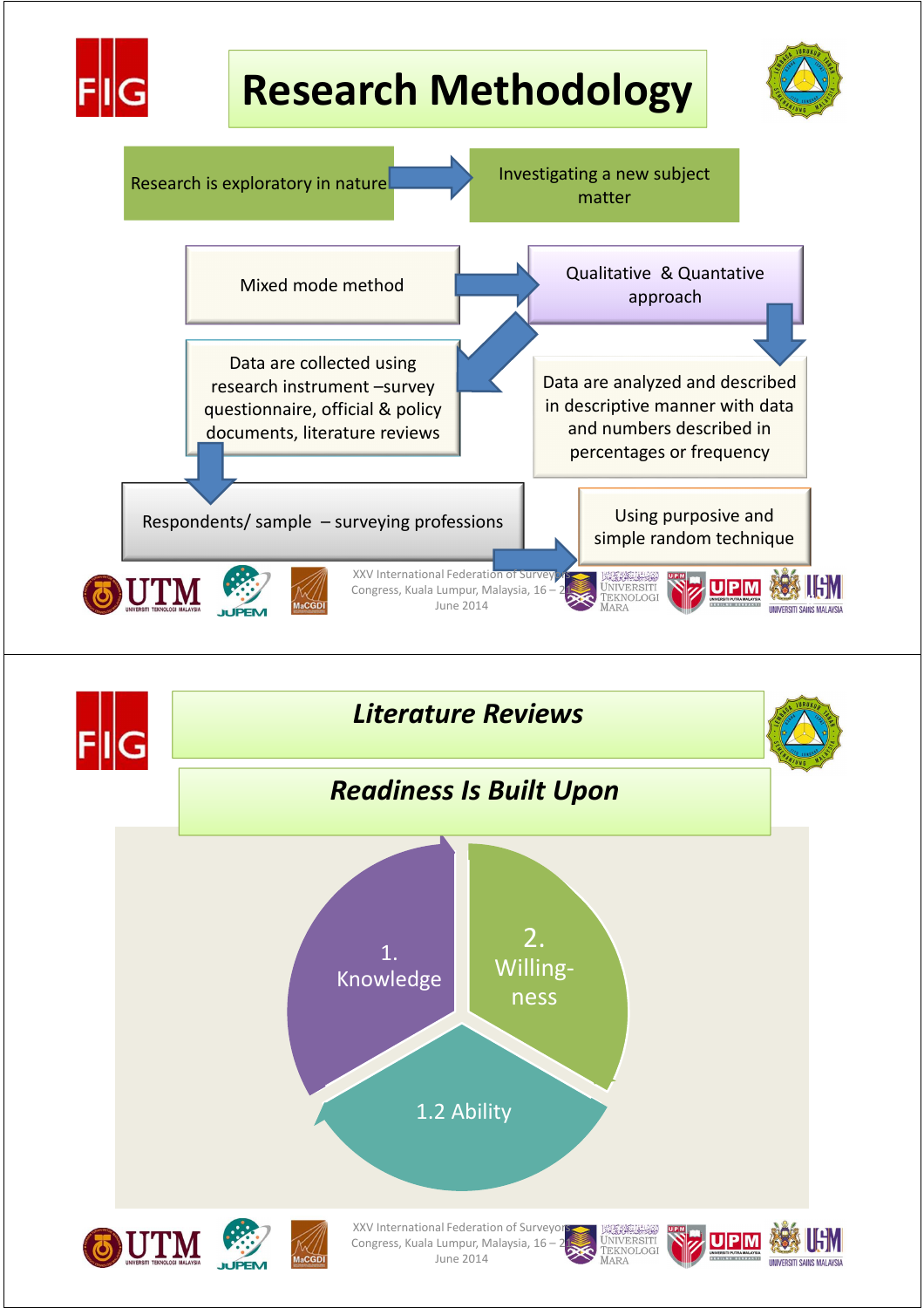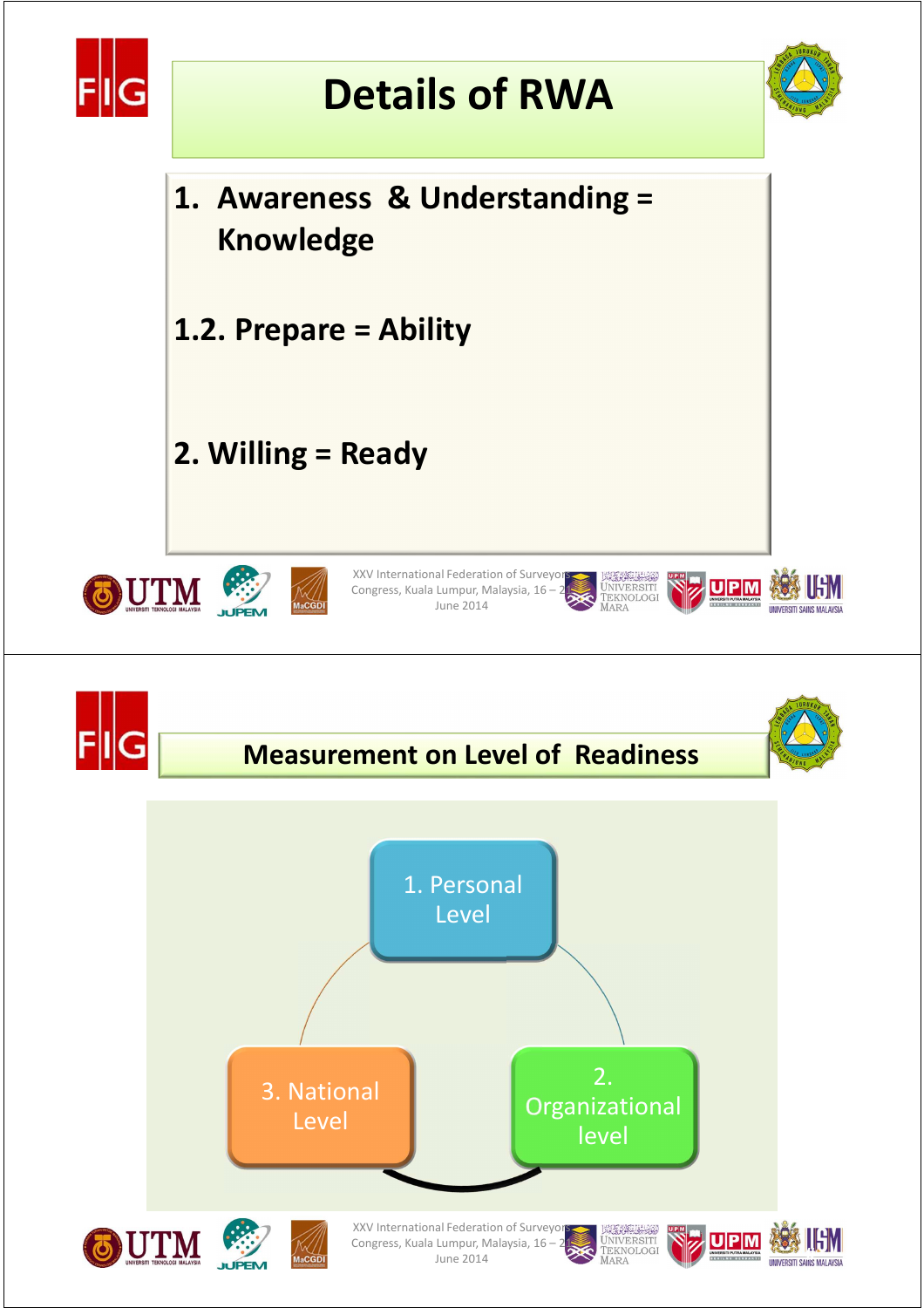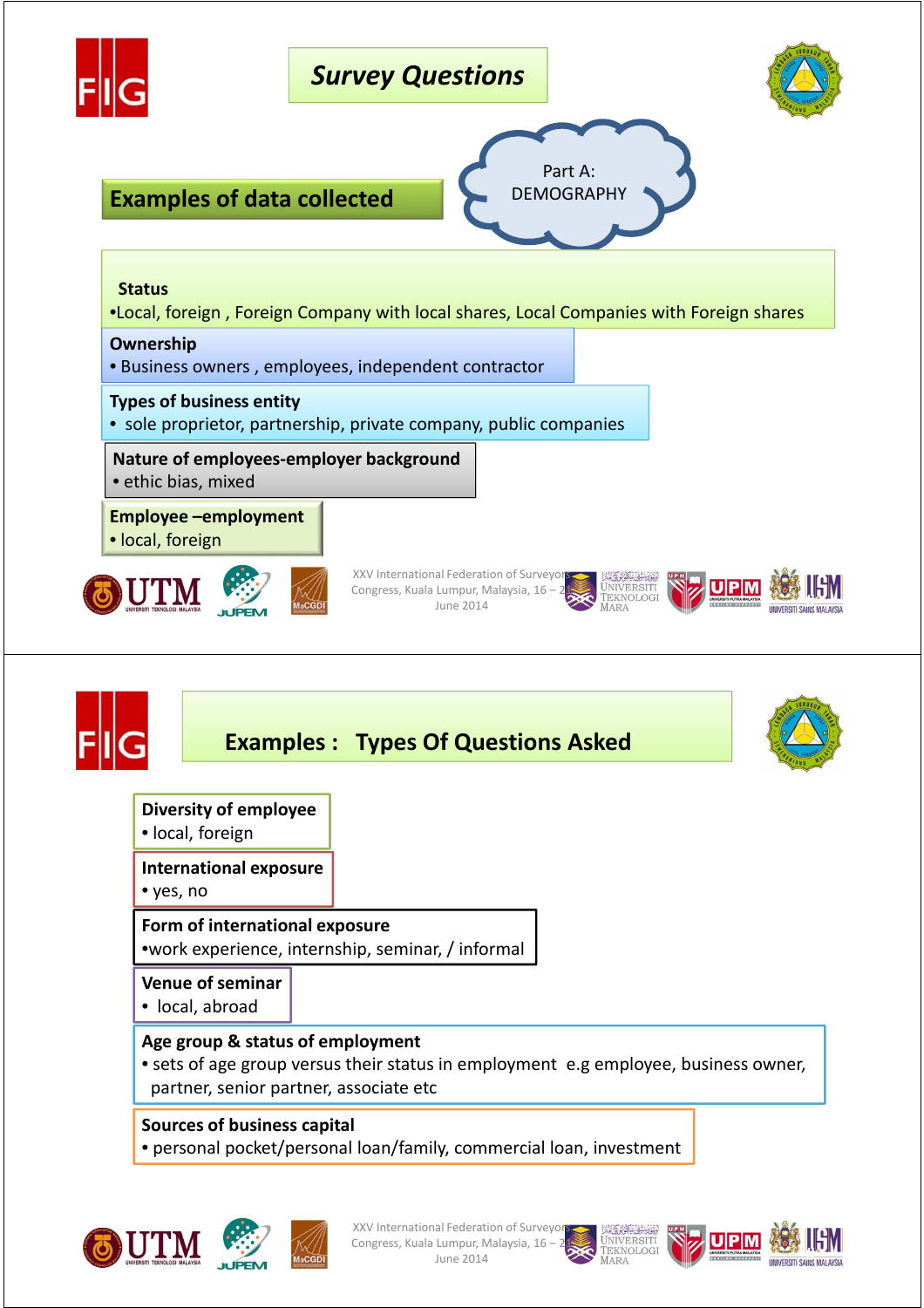







• Aware the impact of liberalization

• Aware the negative impact of liberalization to business

no idea, unclear, yes, very clear





XXV International Federation of Surveyors.<br>Congress, Kuala Lumpur, Malaysia, 16 – 21 Congress, Kuala Lumpur, Malaysia,  $16 - 21$ June 2014





*<u>INIVERSITI SAINS MALAYSE</u>* 



June 2014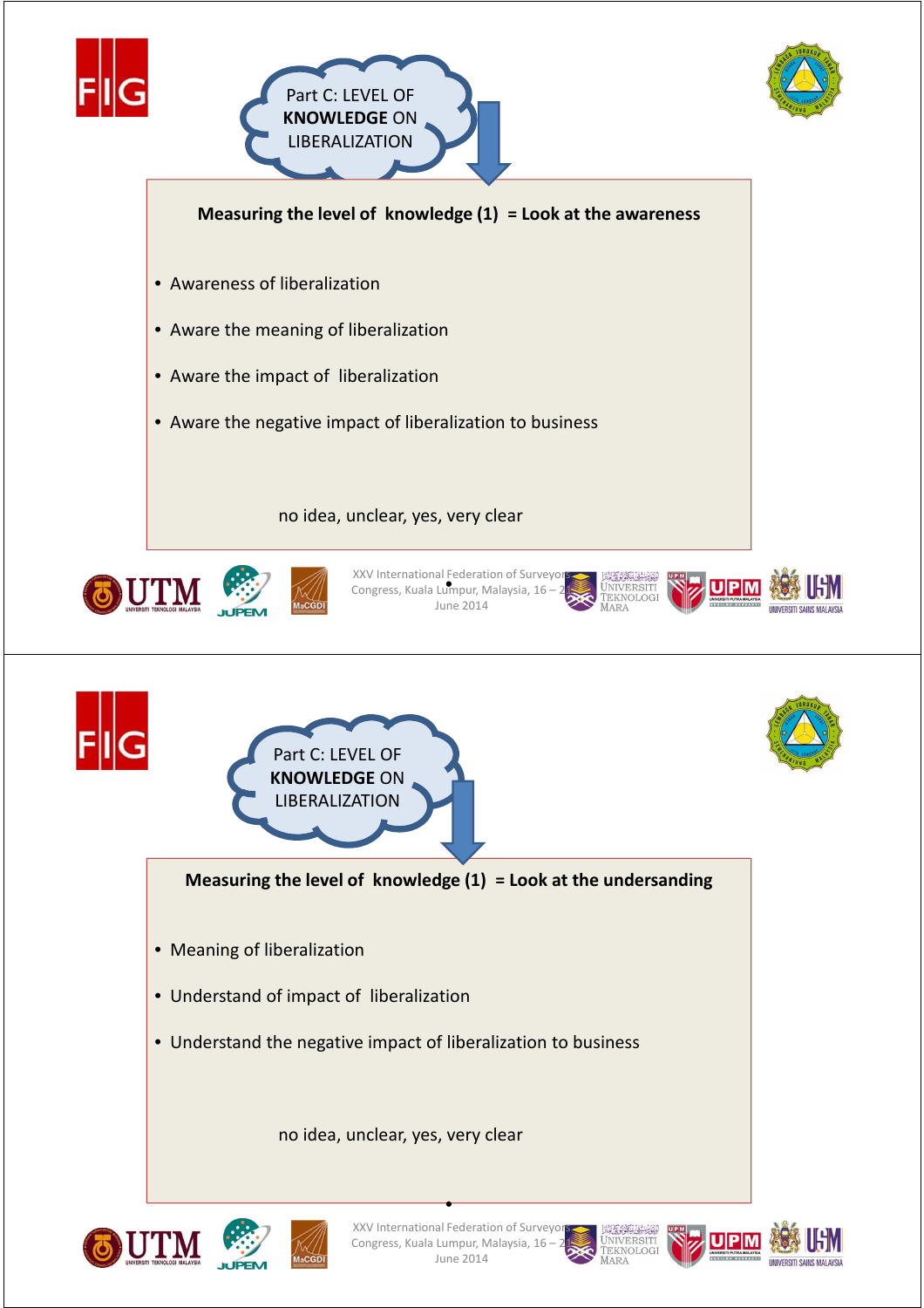



**Measuring the level of ability (1. 2) = Look at the preparation** 

**FVFL OF** 

**ABILITY** IN FACING LIBERALIZATION

- attending short courses ,
- •Increase of finance capital
- •diversity of finance capital
- appointment as partners/ senior partners
	- •Seeking greener pastuer eslewhere

•Leave the industry





XXV International Federation of Surveyor Congress, Kuala Lumpur, Malaysia, 16 – 21 June 2014





**#**

**Measuring the level of readiness (2) = Look at the willingness** 

•Increase of finance capital

art D : LEVEL OF **READINESS** IN FACING LIBERALIZATION

- •diversity of finance capital
- Merger & acquisition,
- JV,
- Sale & purchase of business share exercise
- Expansion or reduction of business size
- Appointment as partners/ senior partners
- •Venture & compete abroad



XXV International Federation of Surveyo Congress, Kuala Lumpur, Malaysia, 16 -June 2014

•



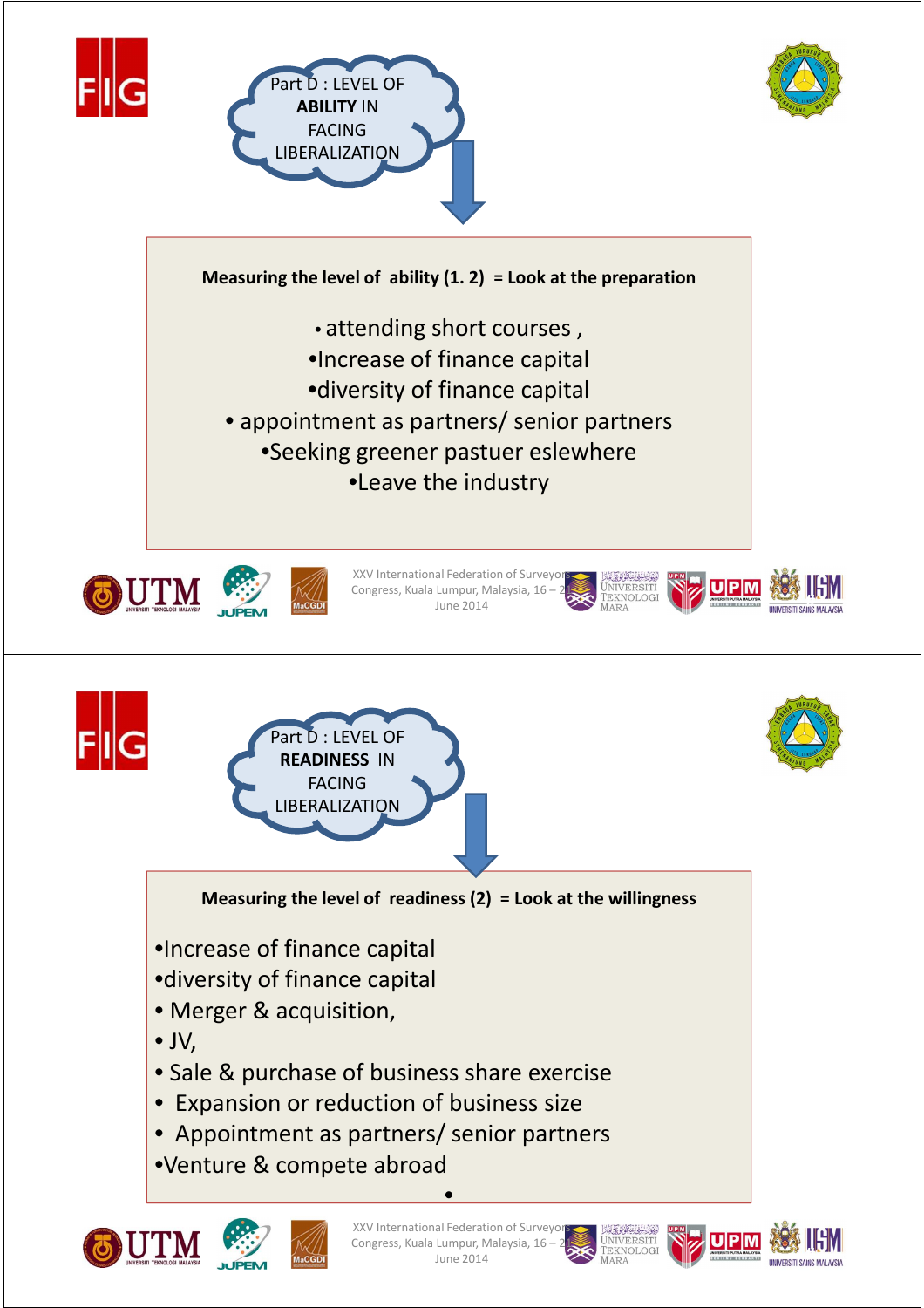





#### **Respondents Profession Breakdown**

| Land             | <b>Quantity</b> | <b>Valuers and</b> | Building   |
|------------------|-----------------|--------------------|------------|
| <b>Surveying</b> | Surveying       | Estate Agent       | Surveying  |
| (%)              | (%)             | (%)                | (% )       |
| 48%              | 13%             | 7% & 12%           | <b>20%</b> |







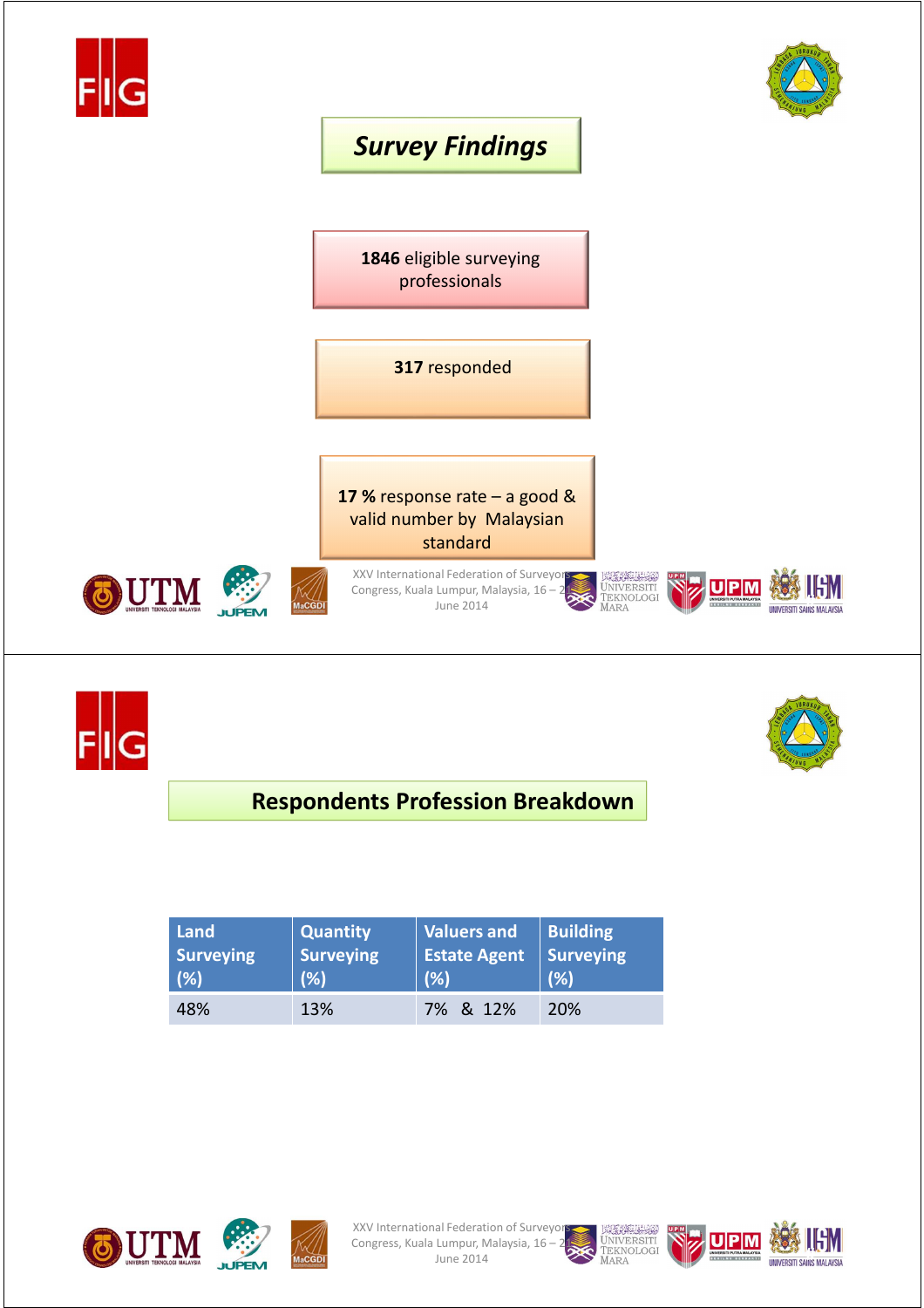





| <b>Status</b> |             |                                       |                                     |
|---------------|-------------|---------------------------------------|-------------------------------------|
| Local (%)     | Foreign (%) | $Local + 49$<br>Foreign<br>shares (%) | Foreign + 49<br>Local shares<br>(%) |
| 94.4          |             | 3.2                                   | 1.4                                 |
|               |             |                                       |                                     |

#### **Ownership**

|      |      | Business owners   Employees   Independent contractor |
|------|------|------------------------------------------------------|
| 49.9 | 40.1 | 11.8                                                 |





XXV International Federation of Surveyors XXV International rederation of January 2013<br>Congress, Kuala Lumpur, Malaysia, 16 – 21 June 2014





#### **SOME IMPORTANT FINDINGS**





| l Poor' | <b>Unclear</b> |
|---------|----------------|
| 78.9    | 19.4           |



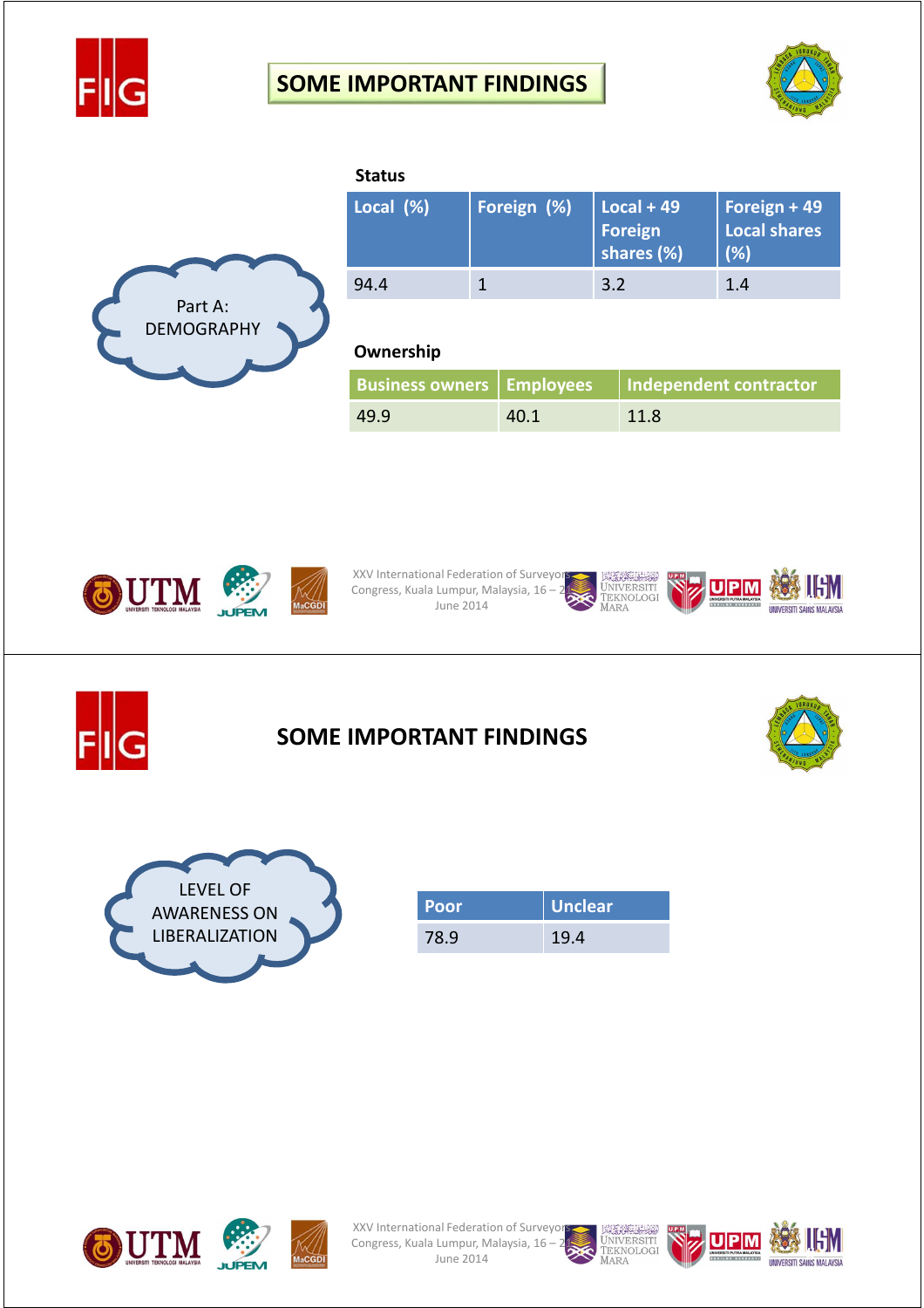

Considering Liberalization is Coming Fast







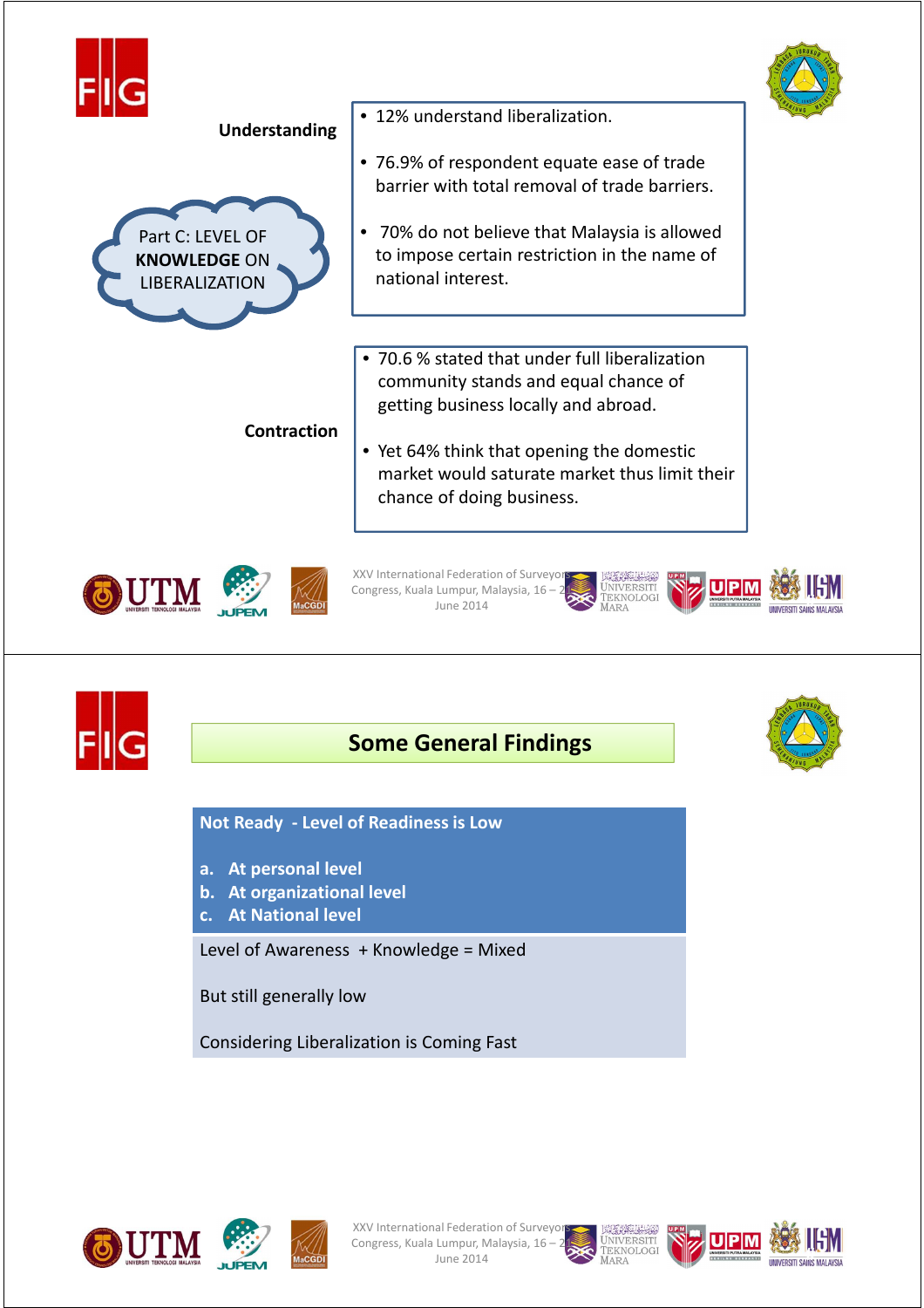



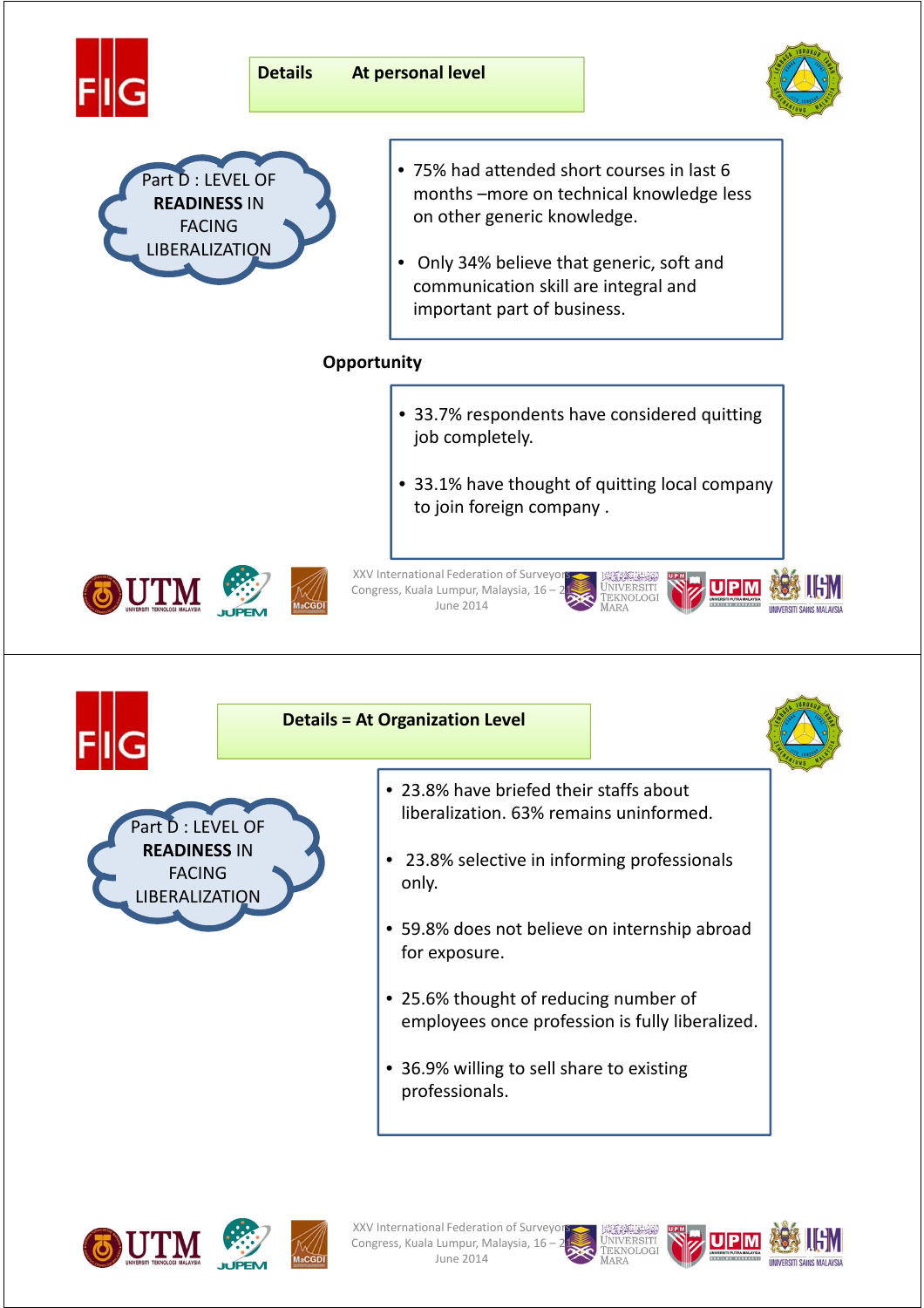





- Most Ministries, Decision Makers, Policy Makers & Top Management of government have received documents or information on full liberalization
- Less than 25 % of them have briefed their staffs about liberalization.
- Less than 10 % have selective informed staff
- About 23 % are not worried
- Most have positive outlook towards full liberalization

JNIVERSITI<br>Teknologi





XXV International Federation of Surveyor Congress, Kuala Lumpur, Malaysia, 16 – 21 June 2014



## **DISCUSSIONS**

Ready or not ready?

How much ready OR how much not ready?

- 1. Largely sole propreitories followed by
- 2. Partnerships and very few
- 3. Private limited company
- Theoretically 1. and 2. are susceptible to economic crisis or turbulence > 50%.
- Thus uncertain whether they could face onslaught of bigger and better finance foreign entities.
- Data indicates the professionals and business entities are not responding sufficiently and quickly enough for a full blown liberalization.
- Community not geared on formulating policy, strategy, action plans, capacity building and others to equip business organization to face full liberalization.





XXV International Federation of Surveyo Congress, Kuala Lumpur, Malaysia, 16 -June 2014







**#**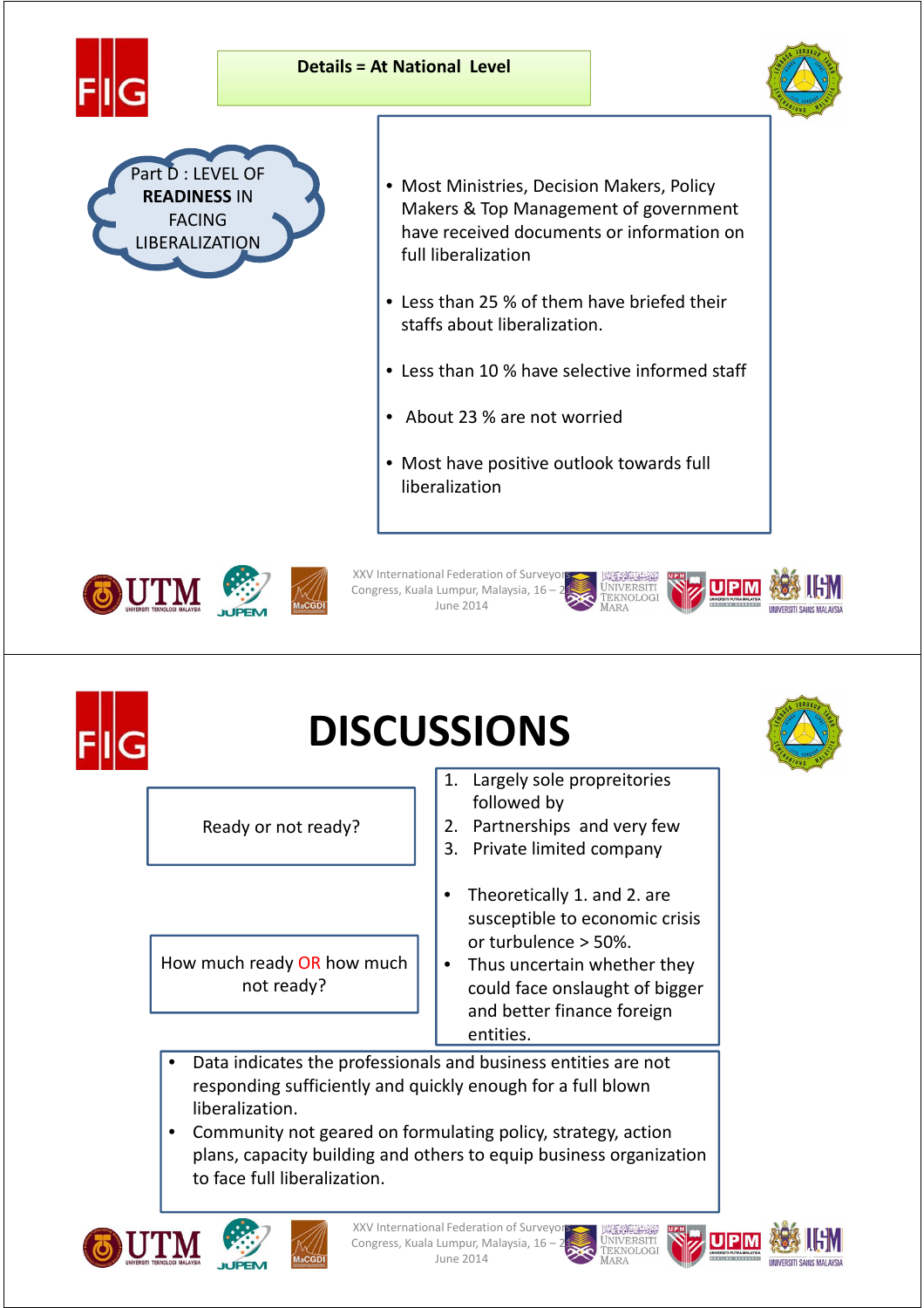

# **WAY FORWARD**



Some suggestions to improve the existing situations and strengthen the surveying profession:

- cannot adopt "wait and see" attitude.
- continuously equip oneself with knowledge
- need to understand what liberalization means, its implication and to device strategy and action plan to ensure business sustainability.
- need to be technology savvy and up-to-date with the latest technique in surveying sciences.
- must diversify into other fields.
- amalgamation to form bigger company with multi-talented capabilities.
- should re-examine capabilities and weaknesses and focus on capacity building to allay the problems.
- To come up with win-win formula for nation as a whole.





XXV International Federation of Surveyor Congress, Kuala Lumpur, Malaysia, 16 – 21 June 2014





## **Acknowledgement**



**#**

### Financial assistance from Peninsula Malaysia Land Surveyors Board (LJT).